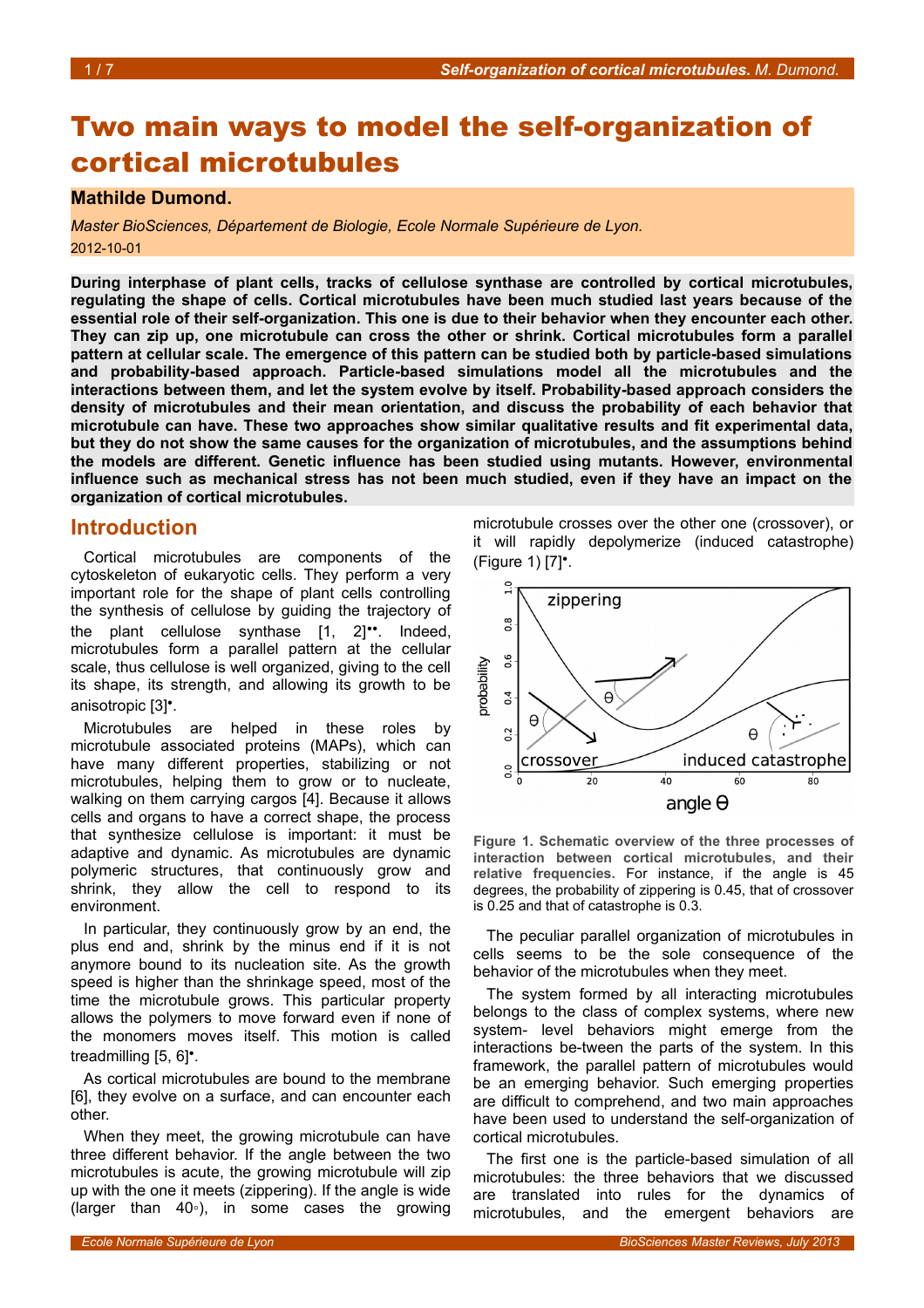investigated. The second one is the study of microtubules as a whole: the probabilities of their orientation and the probabilities that they have one of the three behaviors discussed.

### **Particle-based simulation of selforganization of microtubules.**

One way to understand the behavior of cortical microtubules is to model each one of them.

One technique to observe an emergence is to compute microtubules, giving them a few rules to follow when they encounter another microtubule, between zippering, crossover and induced catastrophe. The system then evolves by itself, and leads or not to the parallel pattern observed *in vivo*.

The methodology followed to model cortical microtubules is always similar.

First, initial microtubules are randomly laid down. Then, for each step of time, each microtubule will grow from the plus end. Sometimes it will decrease from the minus end, but it is not done in all the simulations since the shrinkage is low most of the time.

When a microtubule encounters another one, it will react depending on the angle between the two microtubules. If the angle is acute, the growing microtubule will surely zip with the other, if the angle is wide, it will either cross over the other one, or depolymerize. In addition, some microtubules can be nucleated.

Then, another step of time happens, and the process is done once again, until the simulation ends.

Probabilities of the different events can differ between simulations. For example, Eren *et al.* [8]• chose that if the angle between the two microtubules was lower than 40∘, the microtubule would zip. In the other case, it will crossover 70% of the time, and shrink 30% of the time, while Tindemans [9]•• chose the

density function showed in Figure [1:](#page-0-0)<br>P(zippering)= $\frac{1-\cos(4\theta)}{1+\cos(4\theta)}$  $\overline{4\sin\theta}$  $3-4\cos(2\theta)+\cos(4\theta)$  $P(induced catastrophe) =$  $16\sin(\theta)$ 

The simulation often allows the user to see the microtubules during the simulation, and the pattern of microtubules at the end of the simulation (Figure [2\)](#page-1-0). They can then be studied and compared to the *in vivo* pattern. The organization of microtubules can be quantified by measuring the angles between microtubules (Figure [2\)](#page-1-0). If all the angles are close, then microtubules are aligned. Otherwise, microtubules are not.

These simulations can help to understand what are the necessary conditions to allow the emergence of the pattern of microtubules we observe *in vivo*, and to understand the roles of the different actors.

This methodology is quite close to the reality, but the computation of all the trajectories and the encounters can take a long time, and much memory on computers.



<span id="page-1-0"></span>**Figure 2. Example of (A) a simulation with no selforganization of microtubules, (B) a simulation where there is an emergence of an organization of the microtubules.** The way used to quantify the alignment of microtubules is the orientation of the microtubules, as shown in **(C)** and **(D)**. The more warm the color is, the more microtubules there is. When there is an alignment, the majority of the microtubules follows a predominant angle (D). From Shi et al. [10].

#### **Probability-based approach.**

The probability-based approach uses another way to understand the dynamics of microtubules, which does not need computation. It considers the density of growing microtubules, the probability that this density has to meet another microtubule in the same density, and the angle of the collision.

Microtubules have a probability to have one or another behavior, among zippering, crossover and induced catastrophe. This approach will actually consider that the microtubule is at a certain percentage shrinking, at another percentage in a zippering, and at a third percentage growing over the other microtubule, in a probalistic formulation, what means that these three behaviors happen at the same time.

Then, differential equations representing flux of growing, shrinking microtubules can be laid down, also taking into account their density and their orientation.

For example, Hawkins [9, 11]•• defined several densities of straight segments of microtubules *i*. Each segment *i* is straight. When a microtubule zips, its orientation changes. The microtubule will then be the succession of two segments, the first (*i*) following the ancient orientation, the other  $(i+1)$  standing for the new orientation. Plus, they distinguish the active segment, which grows (*+*) or shrink (*-*) from the inactive (*0*) segments. The densities of segments *i* of microtubules studied are  $m_{\sigma i}$  (l, $\theta$ ,t), where  $\sigma \in +,-,0$  is the state of the microtubules, l the length of the microtubule and *θ* its orientation at time *t*.

Each microtubule *i* is straight. When it undergoes a zippering, its orientation changes, so there is a creation of a new microtubule  $i+1$ , with another orientation. The former straight segment still exists, but it is paused,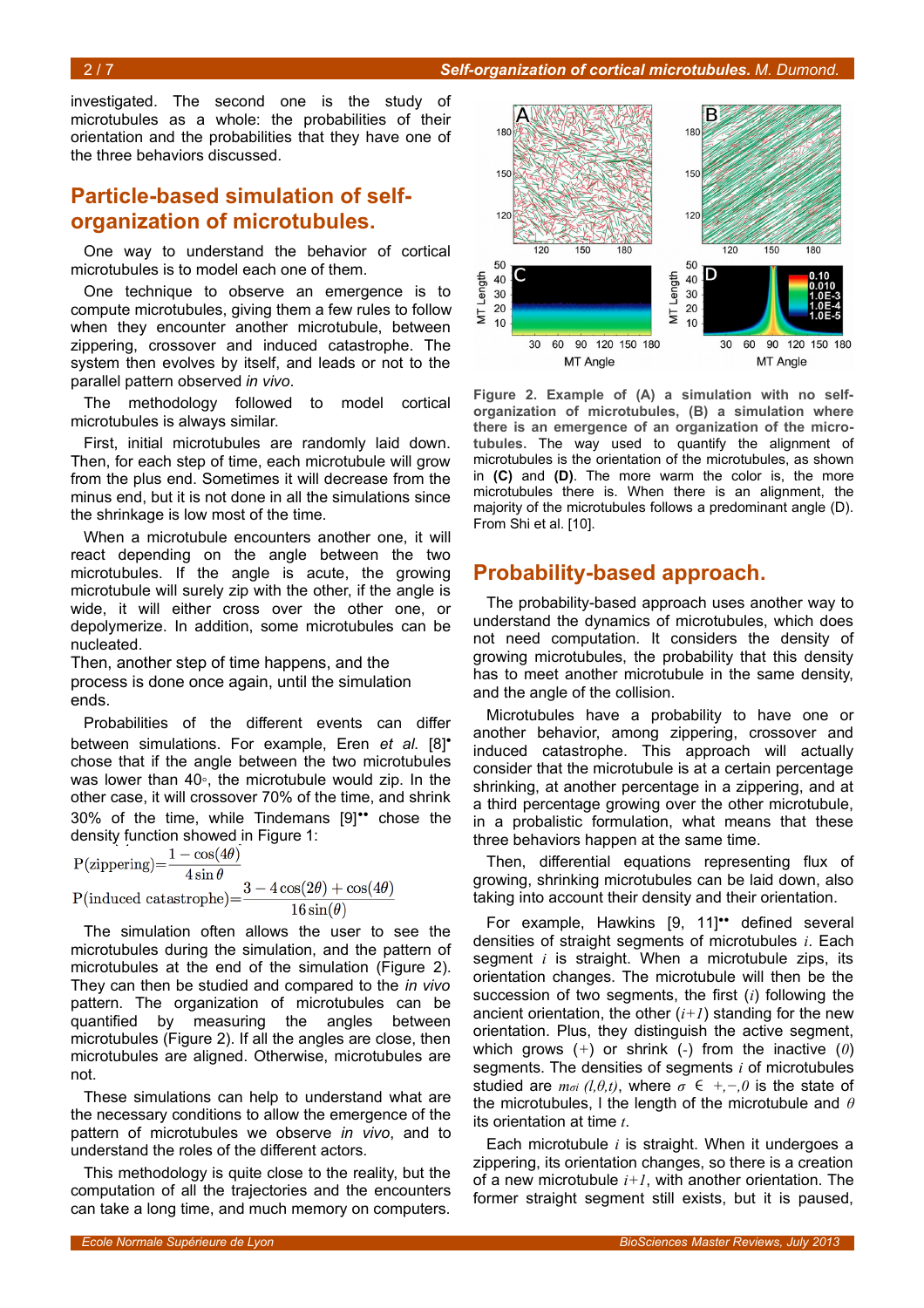and does not grow anymore. It can be reactivated if the new segment shrinks towards the former.

Thus, *i* gives the number of times that the microtubule has undergone a zippering.

Therefore, the total length density 
$$
k(\theta, t)
$$
 is given by:  
\n
$$
k(\theta, t) = \sum_{i} \int_0^\infty l[m_i^+(l, \theta, t) + m_i^-(l, \theta, t) + m_i^0(l, \theta, t)] \, \mathrm{d}l,
$$
\n(1)

where *k(θ,t)* is the sum over all the *i* microtubules, of all the *l* possible lengths.

The density and the orientation of the microtubules fluctuate when time goes on, depending on the rates of zippering, crossovers and catastrophes. Indeed, when a growing microtubule (*m<sup>i</sup> +*) undergo an inducedcatastrophe, it becomes a shrinking microtubule (*m<sup>i</sup> −*). Changes in the microtubule behaviors cause changes in the numbers of growing (*m<sup>i</sup> <sup>+</sup>*), shrinking (*m<sup>i</sup> −*), and inactive segments (*m<sup>i</sup> 0*). These changes can be quantified by the following equations, where each Φ represents a behavior:<br> $\frac{1}{1 + (1 - 0)}$ 

$$
\frac{\mathrm{d}m_i^{\cdot}(l, \theta, t)}{\mathrm{d}t} = \Phi_{grow}[m_i^+] + \Phi_{rescue}[m_i^-] - \Phi_{sp.cat}[m_i^+]
$$
\n
$$
- \Phi_{ind.cat.}[m_i^+, k] - \Phi_{zip}[m_i^+, k],
$$
\n
$$
\frac{\mathrm{d}m_i^{\cdot}(l, \theta, t)}{\mathrm{d}t} = \Phi_{shrink}[m_i^-] - \Phi_{rescue}[m_i^-] + \Phi_{sp.cat}[m_i^+]
$$
\n
$$
+ \Phi_{ind.cat.}[m_i^+, k] + \Phi_{react.}[m_i^0, m_{i+1}^-, k],
$$
\n
$$
\frac{\mathrm{d}m_i^0(l, \theta, t)}{\mathrm{d}t} = \Phi_{zip}[m_i^+, k] - \Phi_{react.}[m_i^0, m_{i+1}^-, k].
$$
\n(2)

Φ*grow* and Φ*shrink* represents microtubules that respectively grow and shrink. Φ*rescue* stands for microtubules that were shrinking and that start to grow, Φ*sp.cat* and Φ*ind.cat.* microtubules that were growing and begin to shrink because of spontaneous or induced catastrophes. Φ*react.* symbolizes microtubules that were reactivated from an inactive state and start to grow.

Φ*zip* is a particular case, since when a microtubule zips, its orientation changes and a new segment is created. The old segment is inactivated (become a  $m_i^0$ when it was a  $m^{+}_{i}$ ) and a new segment starts to grow. The nucleation of this new segment is handled by other equations not shown here.

For example, the events that lead to the increase of the group  $m_i^+$  (*l,θ,t*) consist in the microtubules that grow and so their lengths change Φg*row*[*m<sup>i</sup> +*], the microtubules that were shrinking *m<sup>i</sup> −* and that has been rescued (Φ*rescue*[*m<sup>i</sup> −*]). The events that lead to a decrease are the microtubules that were growing and that spontaneously shrink  $(\Phi_{SP}.cat[m,+]),$  the microtubules that were growing, and that start to shrink because they encountered another microtubule (Φ*ind.cat*[*m<sup>i</sup> +*]), and finally the segments of microtubules that were growing, and that stopped because of a zippering, another segment been nucleated with a new orientation (Φ*zip*[*m<sup>i</sup> +*]).

The new segment is also growing, but as its length is null, this is handled by another equation.

Φ values can be calculated from biological quantitative studies [3, 6, 12], for example here,  $\Phi$ *sp.cat*  $[m_i^+] = r_c \cdot m^+$ , where  $r_c$  is the rate of spontaneous catastrophe, measured by biologists.

Crossovers do not influence the growth of microtubules, so the analogous term for this event is not used here. The system evolves into a stable state when the  $m_i^+$ ,  $m_i^-$  and  $m_i^0$  quantities become stable, and do not change over the time. Then the properties of the organization of microtubules can be studied, such as the final density of microtubule, or the anisotropy of the system, i.e. the alignment of the microtubules (Figure [3\)](#page-2-0).



<span id="page-2-0"></span>**Figure 3. Bifurcation diagrams representing the stable organization of microtubules.** α is the probability of crossover when the angle between the two microtubules is 90°, G is a parameter that depends on the growing, shrinking velocities, and the rescue, spontaneous catastrophe and nucleation rate. When G increases, microtubules are more stable.  $K_{total}$  is the density of all the microtubules, and S2 is the so-called 2D nematic order parameter: when S2 is zero, the organization of microtubules is anisotropic, whereas when S2=1, all the microtubules are aligned. From Hawkins et al. 2010 [11].

# **These two approaches are complementary and show similar results.**

These models gave several results on the dynamics of cortical microtubules, but the two approaches are very different, and the correlation between the results are not necessarily clear.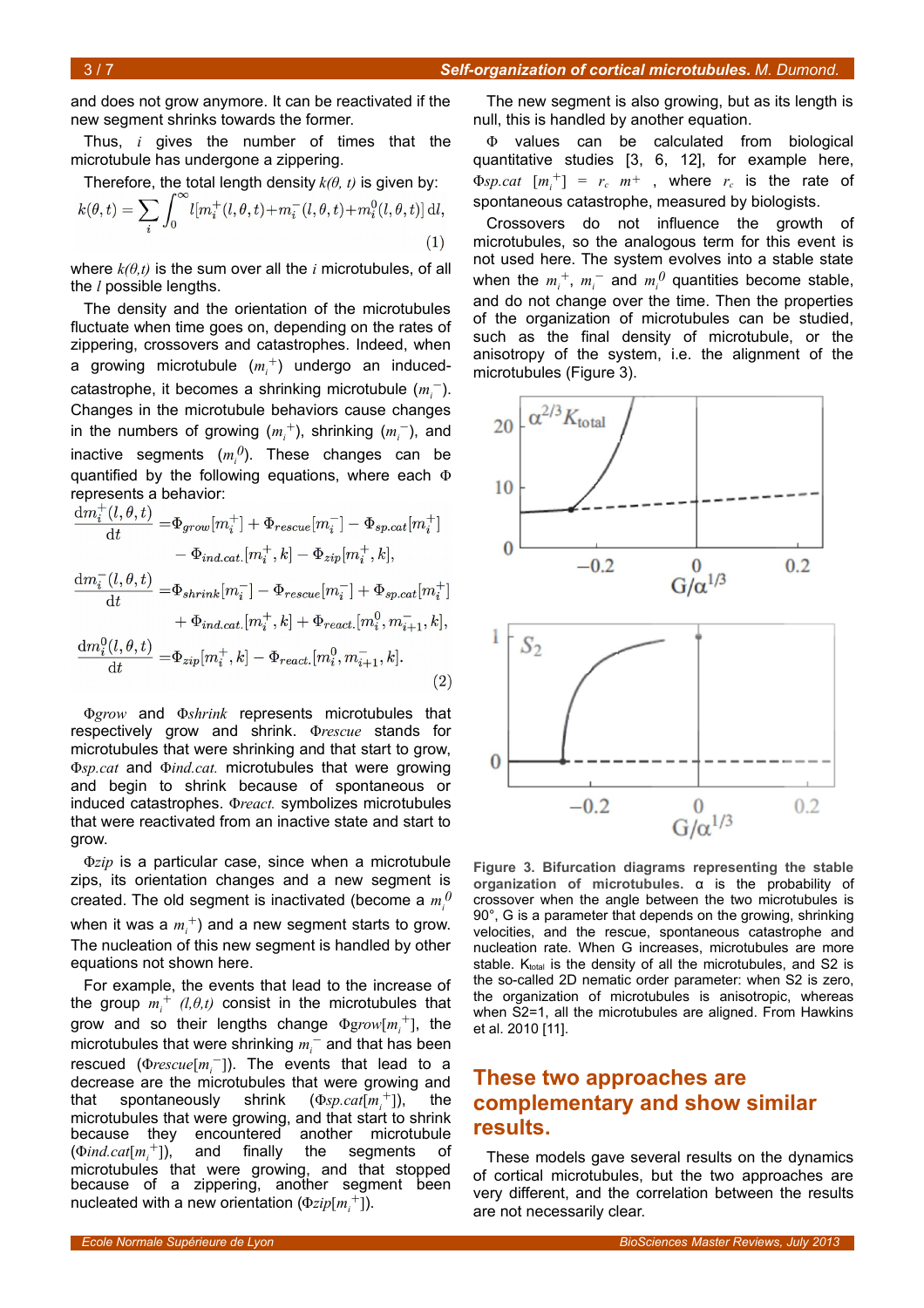In a probability-based study, Hawkins *et al.* [11]•• showed that the pattern observed at the cellular scale was mainly due to the catastrophes, which deleted the wrong oriented microtubules.

Hawkins showed that if microtubules overcame only zippering and crossovers, they did not self-organize. The zippering alone was not sufficient for the emergence of the pattern.

On the contrary, particle-based simulations showed that the bundling of microtubules by zippering was the most important factor. In those studies, induced catastrophes had not such an importance [13, 8]•. However, they conceded that induced catastrophes helped the system to get its organization faster, and that the balance between the different parameters was very important [4, 8]•.

Other researchers considered both approaches and



<span id="page-3-1"></span>**Figure 4. Phase diagrams given by the particle-based approach (A) and the probabilistic approach (B)**, with the isotropic phase (I), nematic I phase (NI), and nematic II phase (NII ). The points in A represents distinct simulations ran with different parameters. The tricritical point (TCP) and the critical endpoint (CEP) (B) are theoretically perfectly determined. The patterns are qualitatively close, so the conclusions made by the two approaches are similar, but the quantitative values are quite different. Besides, the second studied parameter is not exactly the same in both the graphics, even if it represents the same quantity : in  $(A)$ ,  $k_{at}$  is the growth rate of the plus end of the microtubules, in  $(B)$ ,  $k_{p0}$ is the polymerization rate of the microtubules. From Shi et al. [10].

studied whether they are similar or not. For example, Shi *et al.* [10]•• studied both the particle-based approach and the physical approach, changing densities of microtubules and plus-end polymerization rate.

The results of these simulations can be gathered in phase diagrams (Figure [4\)](#page-3-1). These two diagrams seem close, so the phenomena that are studied are qualitatively close. But as the scales and the values are quite different, the quantitative values that are extract from these studies can not easily be compared.

The two methodologies differ concerning other aspects, because of the approaches themselves.

In particle-based approaches, when a growing microtubule encounters a bundle, it meets one after the other all the microtubules of the bundle. In probabilitybased studies, mean densities of microtubules are studied, so no bundles can be observed. In these studies, each microtubule is considered isolated.



<span id="page-3-0"></span>**Figure 5. Comparison between theoretical (solid lines) and simulation results (symbols).** G is a parameter that depends on the growing, shrinking velocities, and the rescue, spontaneous catastrophe and nucleation rate. When G grows, microtubules are more stable. S2 is the so-called 2D nematic order parameter. The handling of bundles causes different results between the pariticle-based and probabilitybased simulations. From Tindemans et al. [9].

If particle-based simulations disregard zippering, which accounts for bundles formation, results of the two approaches are close (Figure [5.](#page-3-0)a). If bundles are formed during simulations (Figure [5.](#page-3-0)b), results are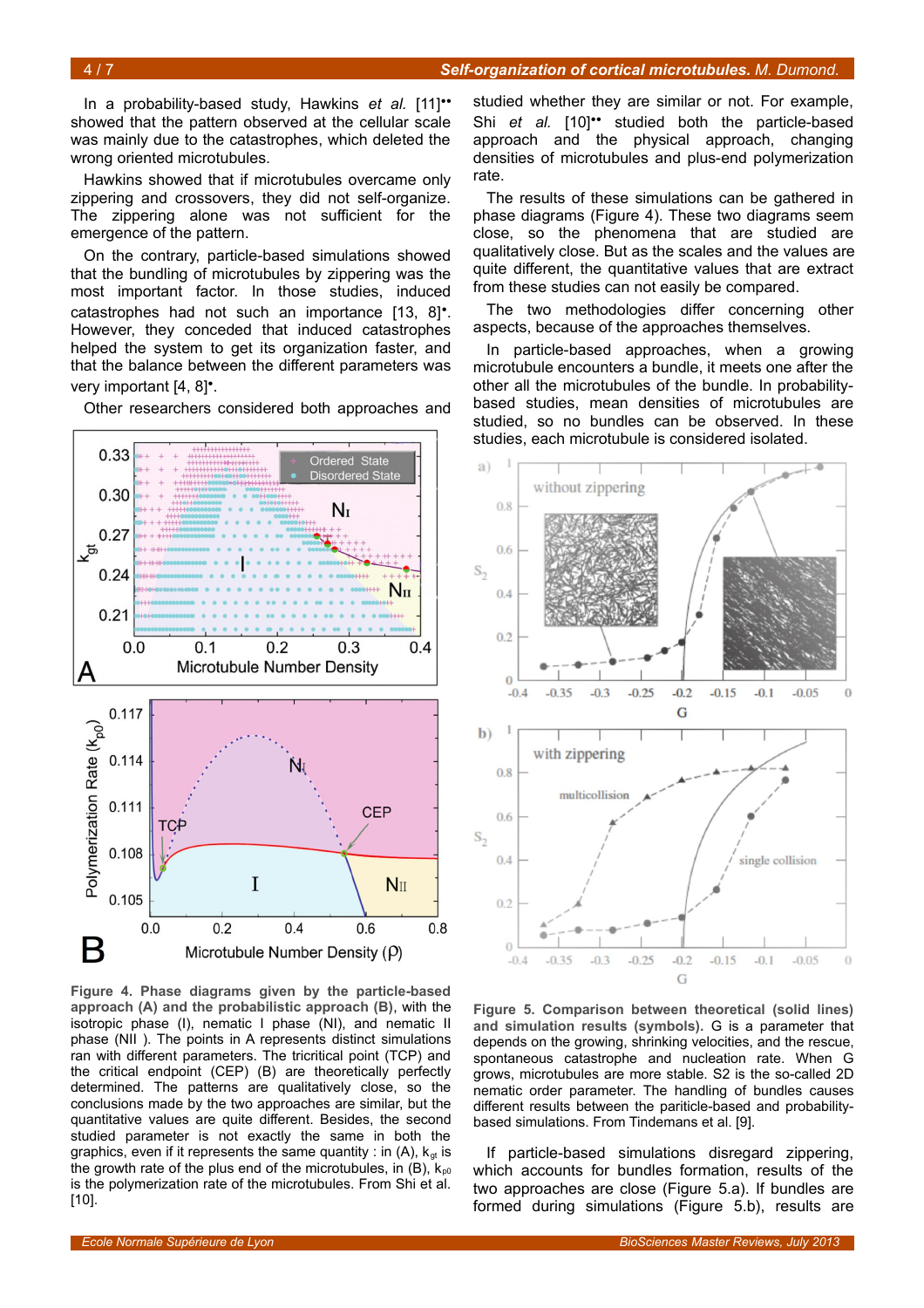different. When bundles are considered as a sole microtubule (single collision), results are closer.

The handling of bundles is one of the main differences between the two approaches. It could explain why physical studies showed that the organization was mainly due to induced catastrophes [11]••, whereas particle-based studies showed on the contrary that zippering had a prominent role [8, 13]<sup>•</sup>.

# **The importance of cortical microtubules associated proteins.**

Microtubules are growing polymers. As every protein in cells, they are associated to other proteins, called MAPs (microtubule associated proteins). Many different MAPs exist, which can have diverse functions [14, 15]. Specific MAPs are associated to cortical microtubules, such as MOR1, FRA2, CLASP [12, 16, 17, 18]. The function of these proteins can frequently be mapped to model parameters. MOR1 can alter several dynamic instability parameters, such as growing and shrinkage velocities. Changing these parameters in the model can some time be enough to cause the emergence of the same pattern as *in vivo*.

Velocities have been measured on this mutant. Parameters of particle-based simulations have been modified depending on the quantitative values measured on mutants [13]•. Changing velocities in the model showed same patterns of self-organization of microtubules as in the mutant.

Another important MAP is FRA2. It is a katanin-like microtubule-severing protein: this MAP cuts microtubules, making them more dynamic. *Fra2* mutants show less organized cortical microtubules [19], because if FRA2 is not active, microtubules are locked to their nucleation site, and cannot be reorganized depending on other microtubules they meet [20]. This mutant has been tested [8]•, with velocities and quantitative values measured on mutants. A disorganization was observed, close to what was observe in mutants.

Another studied protein is CLASP [18]. It seems that this protein allows microtubules to curve and have an angular trajectory, what they should not since their persistence length is very high.

This protein is localized at the edges of the walls of cells, and allows cortical microtubules to go around corners of the membrane of the cell.

Without CLASP, angles between the two walls are wide, so all microtubules would undergo an induced catastrophe. CLASP allows microtubules to curve, thus they can go from one side to another.

Ambrose [18] used a particle-based simulation to study the influence of CLASP, and showed that its localization on the edges of cells can be important for the organization of cortical microtubules, since it allows or not microtubules to link up two sides of the cell.

If the upper and the lower side do not have CLASP on their edges, microtubules will have a specific organization, where they will run around the cell without going on the upper and the lower sides. The cell would therefore have an anisotropic growth, as seen in real cells. Thus, a change in the distribution of CLASP could change the direction of growing of the cell, and the shape of the organ.

## **Gravity has an impact on** *in vitro* **self-organization of microtubules.**

Gravity has an impact on the dynamics of cortical microtubules and their *in vitro* self-organization [21, 22]. Indeed, growth of cells is disrupted when cells grow in low gravity [23], and that the expression of some genes is modified [23]. These conditions also impact microtubules: when they grow in low gravity conditions, they show almost no self-organization and are disordered [22]. They have an isotropic configuration.

Some modeling experiment has been done to understand the impact of gravity on the selforganization of microtubules [22, 24]. Taking in account the gravitational drift of microtubules, microtubules can self-organize in striae. Microtubules co-aligned and formed structures at an upper scale.

# **Mechanical stress has an important impact on the self-organization of cortical microtubules**

Other aspects than genetics and MAPs affect the organization of microtubules.

For example, electrical or mechanical fields that do not cause wounds reorient microtubules for a period of 6 hours, in a direction perpendicular to the applied field [25, 26].

Microtubules fill an important role responding to mechanical stresses, because they are ubiquitous in plant development [27]. Correct development of plants would require the mechanical sensitivity of microtubules, for cells and organs to have the right shape.

The importance of mechanical stress has been studied in shoot apical mersitems, where organs start to grow and where the primary shape of the organ is formed [28]. Different MAPs and actors are candidates to link mechanical stress and microtubule organization [29, 30], such as AtMSL9 and AtMSL10 [31], which are mechanosensitive channels in *Arabidopsis thaliana*, which respond to tension in the membrane.

Mechanical stresses are very important for the correct development of plants, but mechanisms are not well understood and no model has been developed to explain this behavior.

Besides, cortical microtubules seem to be implied in several stress responses, such as salt stress, drought, and low temperature [32]. Indeed, these stresses would have an impact on several MAPs, which would then have an impact on microtubules and their organization. It was known that cells had response mechanisms, but it seems that cortical microtubules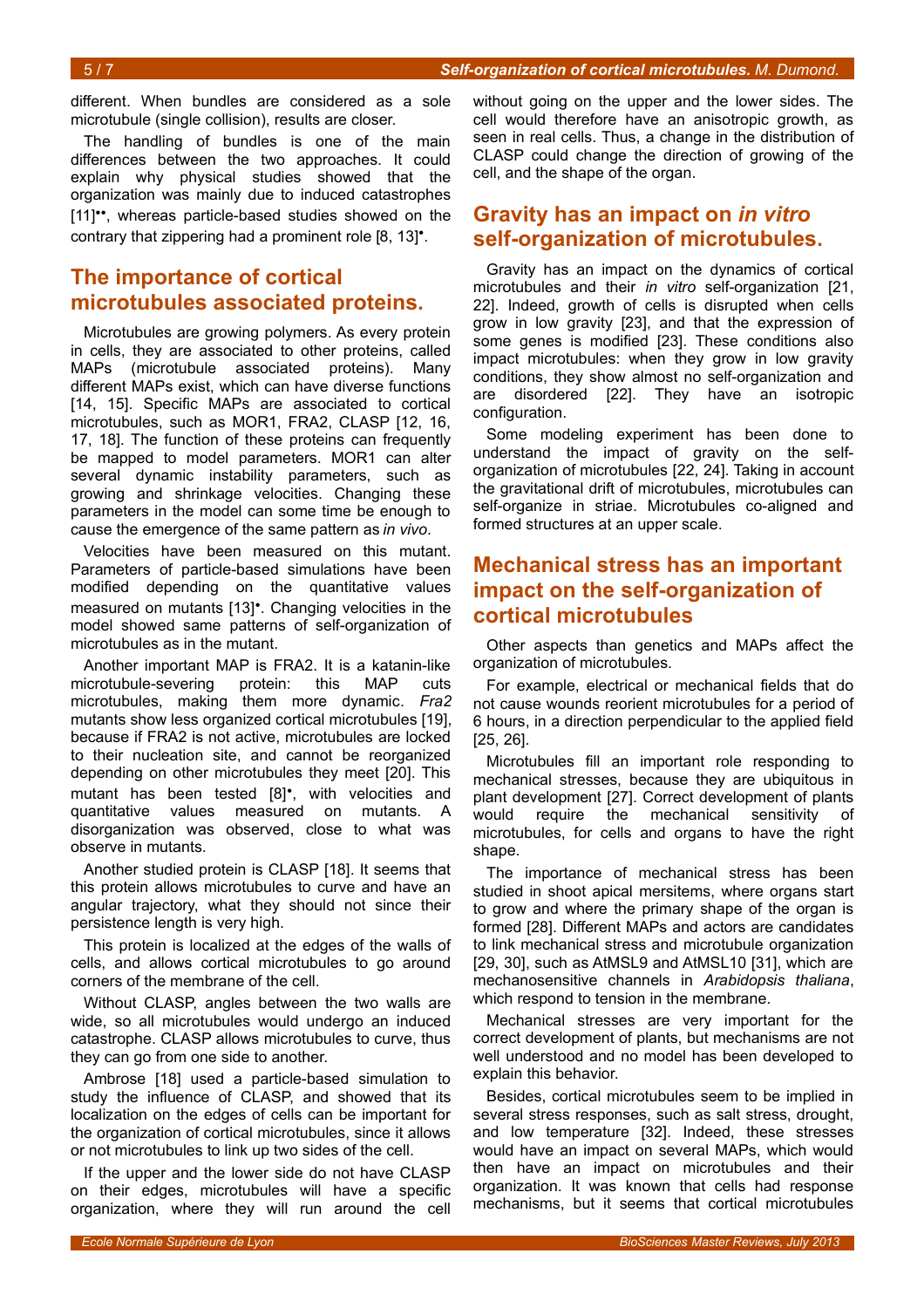are by themselves sensors of these stimuli.

The way they fill these roles remains unclear, and show again how important microtubules are for the cell. Including these aspects in models could be interesting to study the link between dynamics of microtubules and their role as sensors.

### **Conclusion**

Dynamic of cortical microtubules has been modeled, to understand the underlying phenomena leading to the parallel organization observed *in vivo*. To assert the validity of these models, some mutants of MAPs have been studied, such as *mor1*, *fra2* or *clasp*, showing results similar to what was seen in *in vivo* experiments [8, 13]•. Mechanics has an important role for the selforganization of microtubules [28], but the link between mechanical stress and self-organization of microtubules has not been much studied by modeling. The modeling of the influence of mechanical stress could allow scientists to better understand what are actors linking mechanical sensors and microtubules, and their organization.

#### **References and recommended reading**

Papers of particular interest have been highlighted as:

- of special interest
- ●● of outstanding interest
- 1. Frantisek Baluska, Jozef Samaj, Przemyslaw Wojtaszek, Dieter Volkmann, and Dietrik Menzel. **Cytoskeleton-Plasma Membrane-Cell Wall Continuum in Plants . Emerging Links Revisited.** *Plant Physiology,* 133(October):482–491, 2003.
- 2. Clive Lloyd and Jordi Chan. **The parallel lives of microtubules and cellulose microfibrils.** *Current opinion in plant biology*, 11(6):641–6, December 2008
- ●● The study enlightens the link between microtubules and cellulose, showing the role of microtubules in the shape of the cells.
- 3. Ram Dixit and Richard Cyr. **Encounters between Dynamic Cortical Microtubules Promote Ordering of the Cortical Array through Angle-Dependent Modifications of Microtubule Behavior.** *The Plant cell,* 16(December):3274–3284, 2004
- Study of the behaviour of cortical microtubules when they meet each other. This study shows that the different behaviour observed are catastrophy, crossover and zippering.
- 4. Geoffrey O Wasteneys and J Christian Ambrose. **Spatial organization of plant cortical microtubules: close encounters of the 2D kind.** *Trends in cell biology*, 19(2):62–71, February 2009.
- 5. Tim Mitchison and Marc Kirschner. **Dynamic instability of microtubule growth.** *Nature*, 1984
- Historical study, showing the treadmiling of microtubules. this particular characteristics of microtubules being one of the main important phenomena for the selforganization of cortical microtubules.
- 6. Sidney L Shaw, Roheena Kamyar, and David W

Ehrhardt. **Sustained Microtubule Treadmilling in Arabidopsis Cortical Arrays .** *Science*, 300(June):1715–1718, 2003.

- 7. Ram Dixit and Richard Cyr. **The cortical microtubule array: from dynamics to organization.** *The Plant cell*, 16(10):2546–52, October 2004
- Principal review that enlightens on the link between the structure and the dynamics of microtubules and their cellular organization.
- 8. Ezgi Can Eren, Ram Dixit, and Natarajan Gautam. **A Three-Dimensional Computer Simulation Model Reveals the Mechanisms for Self-Organization of Plant Cortical Microtubules into Oblique Arrays.** *Molecular Biology of the Cell,* 21:2674 –2684, 2010
- Simulation model of self-organization of microtubules, in three dimensions. The model shows that the interaction between microtubules is needed for the emergence of a parallel pattern. Authors considered two mutants, mor1-1 and fra2, and the pattern obtained by their model fit experimental data.
- 9. Simon Tindemans, Rhoda Hawkins, and Bela M. Mulder. **Survival of the Aligned: Ordering of the Plant Cortical Microtubule Array.** *Physical Review Letters*, 104(5):1–4, February 2010
- •• The study compares probability-based and particlebased simulations. The study shows that the two approaches implies very different hypotheses for the implication of bundles: in probability-based, there are no bundles, the mean orientation of microtubule on the whole area is considered.
- 10. Xia-qing Shi and Yu-qiang Ma. **Understanding phase behavior of plant cell cortex microtubule organization.** *Proceedings of the National Academy of Sciences of the United States of America*, 107(26):11709–14, June 2010
- •• The study compares the physical approach and the particle-based modeling. The study shows that the two approaches are complementary and give comparable results.
- 11. Rhoda Hawkins, Simon Tindemans, and Bela Mulder. **Model for the orientational ordering of the plant microtubule cortical array.** *Physical Review E*, 82(1):1– 15, July 2010
- Probability-based study of the self-organization of cortical microtubules. The model shows that the emergence of a stable state depends on the probability of crossover when two microtubules meet.
- 12. Eiko Kawamura and Geoffrey O Wasteneys. **MOR1, the** *Arabidopsis thaliana* **homologue of Xenopus MAP215, promotes rapid growth and shrinkage, and suppresses the pausing of microtubules in vivo.** *Journal of cell science,* 121(Pt 24):4114–23, December 2008.
- 13. Jun F Allard, Geoffrey O Wasteneys, and Eric N Cytrynbaum. **Mechanisms of Self-Organization of Cortical Microtubules in Plants Revealed by Computational Simulations.** *Molecular Biology of the Cell,* 21:278 –286, 2010
- Modeling of the self-organization of microtubules, considering a mutant, mor1-1. Simulations lead to biolike data.
- 14. Eric Karsenti, François Nédélec, and Thomas Surrey. **Modelling microtubule patterns.** *Nature cell biology*,